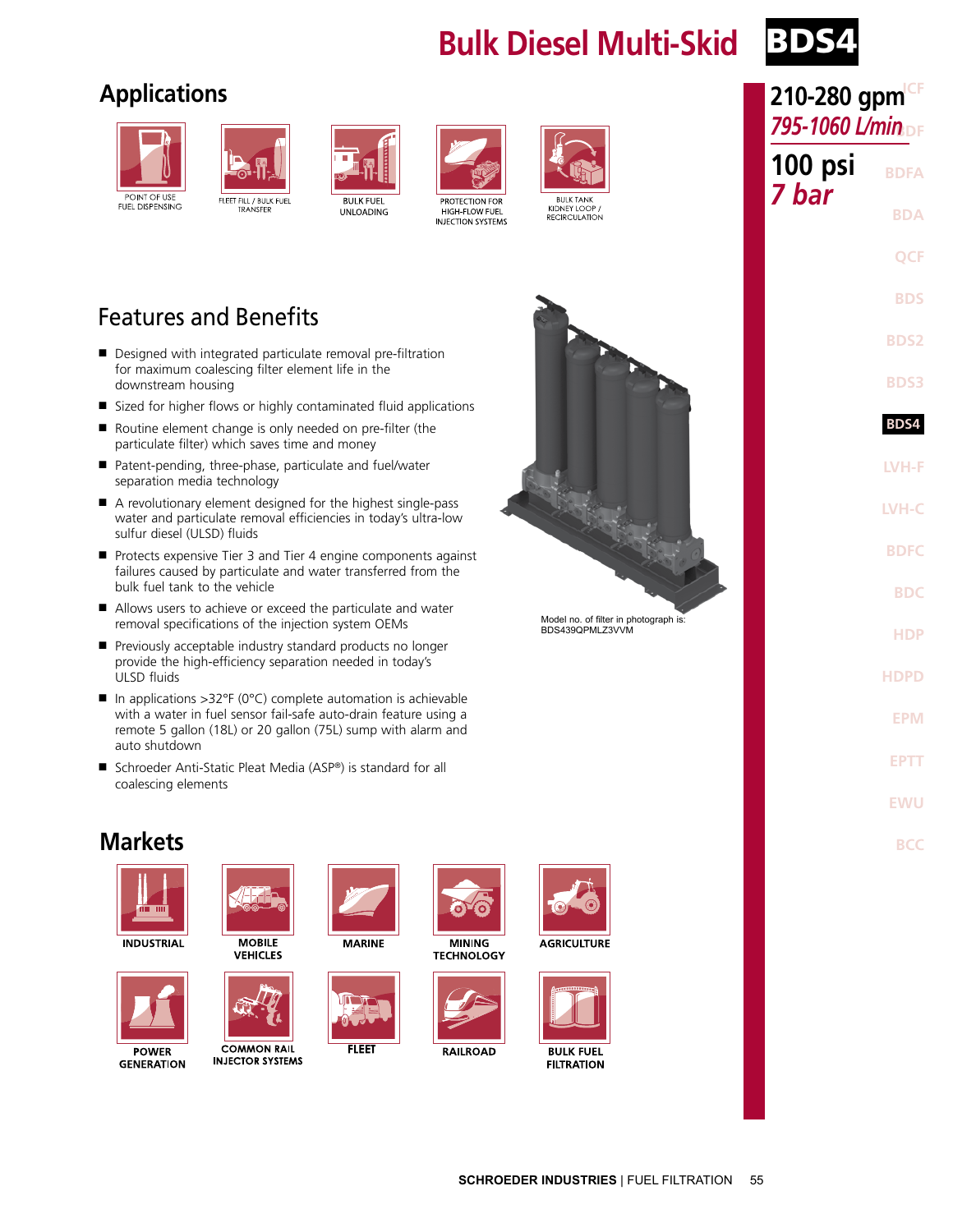## BDS4 **Bulk Diesel Multi-Skid**

|                                               | Flow Rating: From 210 gpm to 280 gpm (795 to 1060 L/min) for ULSD15                       |                                                                                    |  |  |
|-----------------------------------------------|-------------------------------------------------------------------------------------------|------------------------------------------------------------------------------------|--|--|
| Inlet/Outlet Connection: -32 (ORB) SAE J1926  |                                                                                           |                                                                                    |  |  |
| <b>Drain Connection Upper:</b>                | 1/4" NPT Ball Valve                                                                       |                                                                                    |  |  |
| Drain Connection Lower:                       | 1/4" NPT Ball Valve                                                                       |                                                                                    |  |  |
| Max. Operating Pressure: 100 psi (7 bar)      |                                                                                           |                                                                                    |  |  |
| Min. Yield Pressure:                          | 400 psi (27.6 bar) without sight gauge                                                    |                                                                                    |  |  |
|                                               | Contact factory for yield pressure rating with sight gauge                                |                                                                                    |  |  |
| Rated Fatigue Pressure:                       | <b>Contact Factory</b>                                                                    |                                                                                    |  |  |
| Temperature range:                            | -20 $\degree$ F to 165 $\degree$ F (-29 $\degree$ C to 74 $\degree$ C) sump heater option |                                                                                    |  |  |
|                                               | 32°F to 165°F (0°C to 74°C) standard or AWD option                                        |                                                                                    |  |  |
| <b>Bypass Indication:</b>                     | Particulate Filter                                                                        | <b>Coalescing Filter</b>                                                           |  |  |
| (Lower indication options available)          | Particulate: 15 psi (1.03 bar)                                                            | Coalescing: 25 psi (1.7 bar)                                                       |  |  |
| Bypass Valve Cracking: Particulate Filter     |                                                                                           | Coalescing Filter                                                                  |  |  |
|                                               | Particulate: 20 psi (1.37 bar)                                                            | Coalescing: 30 psi (2 bar)                                                         |  |  |
| Materials of Construction: Particulate Filter |                                                                                           | <b>Coalescing Filter</b>                                                           |  |  |
|                                               | Porting Base: Anodized Aluminum                                                           | Porting Base: Anodized Aluminum                                                    |  |  |
|                                               | Element Bowl: Epoxy Paint w/<br>High-phos Electroless Nickel Plating<br>(Standard)        | Element Bowl: Epoxy Paint w/<br>High-phos Electroless Nickel Plating<br>(Standard) |  |  |
|                                               | Cap: Plated Steel                                                                         | Cap: Plated Steel                                                                  |  |  |
|                                               | Weight: 904 Lbs. (410 kg)                                                                 |                                                                                    |  |  |
| Element Change Clearance:                     | 33.8" (858 mm)                                                                            |                                                                                    |  |  |

FILTERS COALESCING

61.11

51.61

9.50

### NOTES:

Elements are sold with the housing





Metric dimensions in ( ).

PRE-FILTER

TYP. 7.75

INTLET PORT: 2-1/2-12UN-2B

55.06

64.56

SAE STR. THD. PORT (SAE-32)

3.00

9.50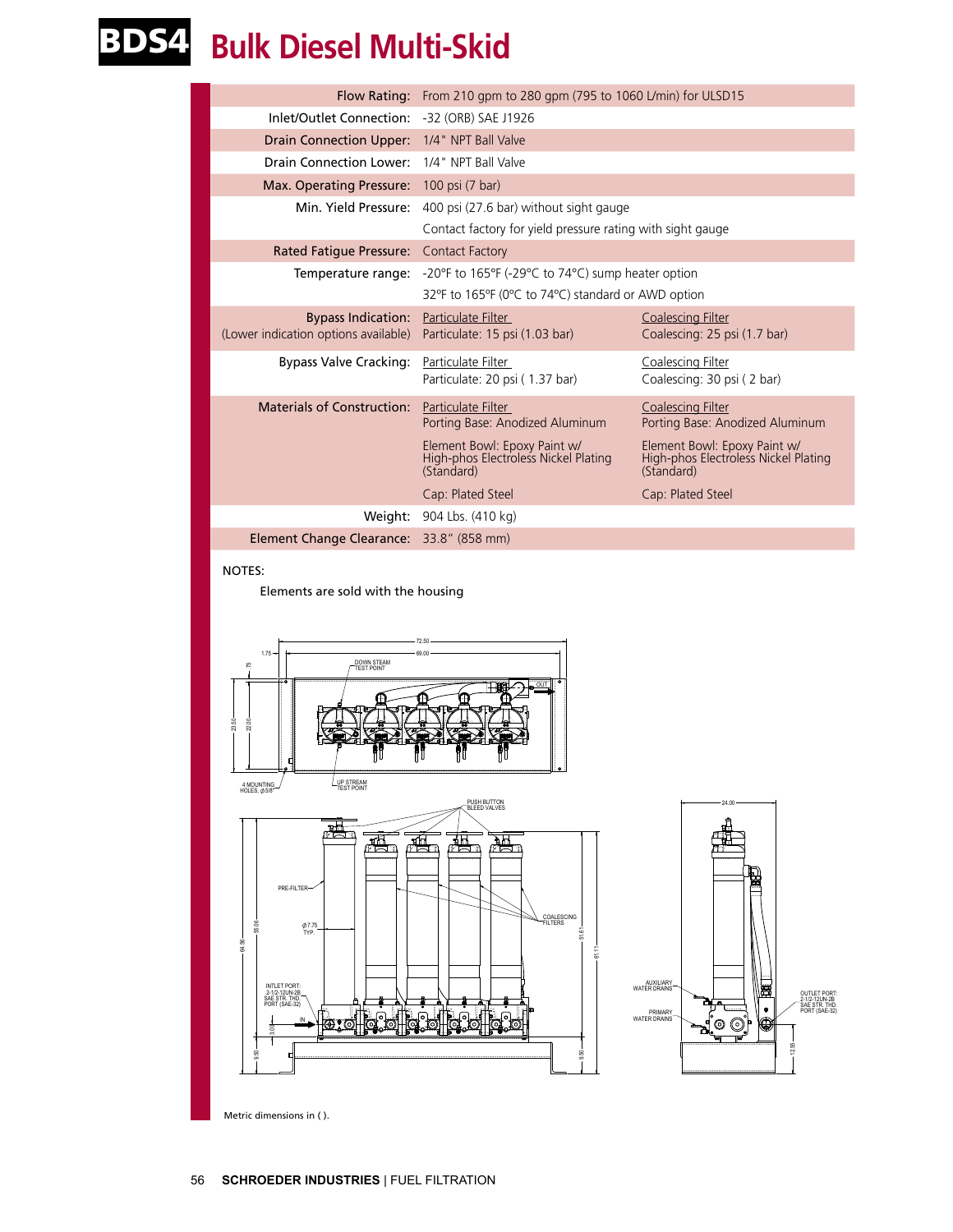# **Bulk Diesel Multi-Skid** BDS4

|                                                             |                            |                                                                                       | Filtration Ratio per ISO 16889<br>Using APC calibrated per ISO 11171              | <b>ICF</b><br><b>Element</b>                             |
|-------------------------------------------------------------|----------------------------|---------------------------------------------------------------------------------------|-----------------------------------------------------------------------------------|----------------------------------------------------------|
| <b>Particulate Elements</b>                                 | <b>DHC</b>                 | $\beta$ <sub>v</sub> (c) $\geq$ 200                                                   | $\beta_{y}$ (c) $\geq 1000$                                                       | <b>Particulate</b>                                       |
| 39QPMLZ1V                                                   | 1485 grams                 | < 4.0                                                                                 | 4.2                                                                               | <b>Performance</b> <sup>BDF</sup>                        |
| 39QPMLZ3V                                                   | 1525 grams                 | <4.0                                                                                  | 4.8                                                                               | Information                                              |
| <b>Coalescing Element</b>                                   | Pressure Side Coalescing   |                                                                                       |                                                                                   | <b>Element</b><br><b>BDA</b>                             |
|                                                             |                            | Max Flow                                                                              | Single Pass Water Removal Efficiency                                              | <b>Coalescing</b>                                        |
| C396Z5V                                                     |                            | 70 gpm                                                                                | $\geq 99.5\%$                                                                     | <b>Performance</b><br><b>QCF</b>                         |
| Note:                                                       |                            | Based on ULSD15 with 27 Dynes/cm surface tension and 0.25% (2500 ppm) water injection |                                                                                   | <b>Information</b><br><b>Elements Sold</b><br><b>BDS</b> |
| <b>Particulate Element</b>                                  | Flow Direction: Outside In | Element Nominal Dimensions: 6.0" (150 mm) O.D. x 37.80" (960 mm) long                 |                                                                                   | with Housing<br>BDS2<br><b>Highlighted</b>               |
| <b>Coalescing Element</b>                                   | Flow Direction: Inside Out | Element Nominal Dimensions: 6.4" (163 mm) O.D. x 39.4" (1001 mm) long                 |                                                                                   | product eligible for<br>QuickDelivery<br>BDS3            |
|                                                             |                            |                                                                                       |                                                                                   | BDS4                                                     |
| $\Delta P_{\text{housing}}$                                 |                            | $\Delta P_{\text{element}}$                                                           |                                                                                   | LVH-F<br><b>Pressure</b>                                 |
| BDS $\Delta P_{\text{housina}}$ for fluids with sp gr= 0.86 |                            |                                                                                       | $\Delta P_{\text{element}}$ = flow x element $\Delta P$ factor x viscosity factor | <b>Drop</b><br><b>IVH-C</b>                              |
| Note: Contact Factory for deltaP housing data               |                            | El. ΔP factors @ 37 SUS (3 cSt).                                                      |                                                                                   | <b>Information</b>                                       |
|                                                             |                            | $C396Z5V = .17$                                                                       |                                                                                   | <b>Based on</b><br><b>BDFC</b><br><b>Flow Rate</b>       |
|                                                             |                            | $39Q$ PMLZ1V = .01<br>$39Q$ PMLZ $3V = .01$                                           |                                                                                   | and                                                      |
|                                                             |                            |                                                                                       | If working in units of bars & L/min, divide above factor by 54.9.                 | <b>BDC</b><br><b>Viscosity</b>                           |
|                                                             |                            |                                                                                       | Viscosity factor: Divide viscosity by 37 SUS (3 cSt).                             | <b>HDP</b>                                               |
|                                                             |                            |                                                                                       |                                                                                   |                                                          |
|                                                             |                            |                                                                                       |                                                                                   | <b>HDPD</b>                                              |
|                                                             |                            |                                                                                       |                                                                                   | <b>EPM</b>                                               |
|                                                             |                            |                                                                                       |                                                                                   | <b>EPTT</b>                                              |
| <b>Notes</b>                                                |                            | $\Delta P_{\text{filter}} = \Delta P_{\text{housing}} + \Delta P_{\text{element}}$    |                                                                                   | <b>EWU</b>                                               |
|                                                             |                            | BDS239QPMLZ3VVM                                                                       | Exercise: Determine ∆P at 70 gpm (265 L/min) for                                  | <b>BCC</b>                                               |
|                                                             |                            | Solution:                                                                             |                                                                                   |                                                          |
|                                                             |                            | $\Delta P_{\text{housing}} = 3.0 \text{ psi} = [0.21 \text{ bar}]$                    |                                                                                   |                                                          |
|                                                             |                            |                                                                                       | $\Delta P_{\text{element (39QPML)}} = 70 \times 0.01 = 0.7 \text{ psi}$ [.05 bar] |                                                          |
|                                                             |                            |                                                                                       | $\Delta P_{\text{element (C396)}} = 70 \times 0.17 = 11.9 \text{ psi}$ [.82 bar]  |                                                          |
|                                                             |                            |                                                                                       | $\Delta P_{total}$ = 3.0 + 0.7 + 11.9 = 15.6 psi [1.07 bar]                       |                                                          |
|                                                             |                            |                                                                                       |                                                                                   |                                                          |
|                                                             |                            |                                                                                       |                                                                                   |                                                          |
|                                                             |                            |                                                                                       |                                                                                   |                                                          |
|                                                             |                            |                                                                                       |                                                                                   |                                                          |